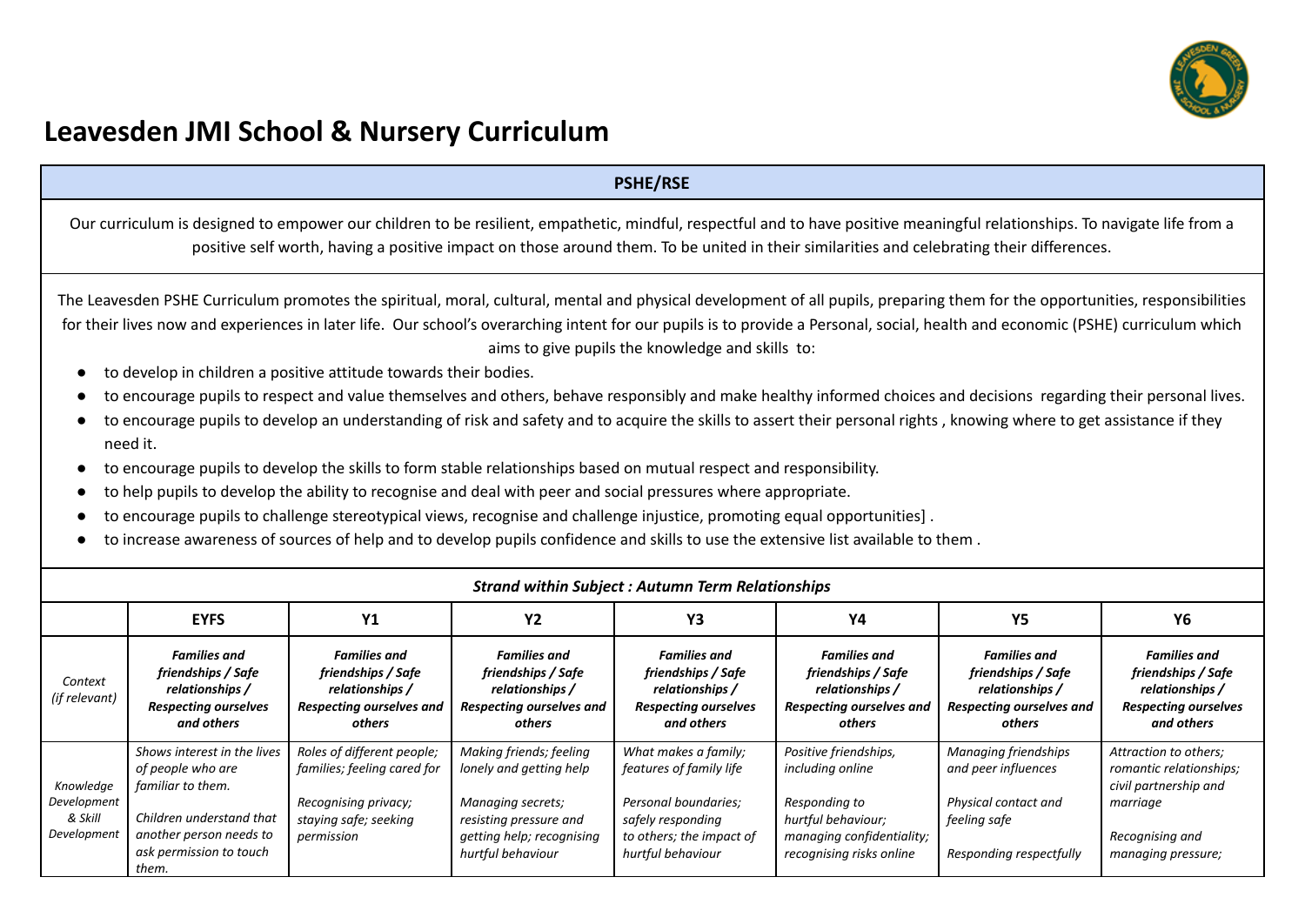| They show sensitivity to<br>others' needs and<br>feelings, and form<br>positive relationships<br>with adults and other<br>children | How behaviour affects<br>others; being polite and<br>respectful | Recognising things in<br>common and differences;<br>playing and working<br>cooperatively; sharing<br>opinions<br>What bullying is and<br>different types of bullying<br>How someone may feel if<br>they are being bullied | Recognising respectful<br>behaviour; the<br><i>importance of</i><br>self-respect; courtesy and<br>being polite<br>that bullying and hurtful<br>behaviour is<br>unacceptable in any<br>situation<br>The effects and<br>consequences of bullying<br>for the people involved<br>Bullying online, and the<br>similarities and | Respecting differences<br>and similarities;<br>discussing difference<br>sensitively<br>How to differentiate<br>between playful teasing,<br>hurtful behaviour and<br>bullying, including<br>online<br>How to respond if they<br>witness or experience<br>hurtful behaviour or<br>bullying, including<br>online | to a wide range<br>of people; recognising<br>prejudice and<br>discrimination<br>To identify online bullying<br>and discrimination of<br>groups or individuals e.g.<br>trolling and<br>harassment | consent in different<br>situations<br><b>Expressing opinions</b><br>and respecting other<br>points of view, including<br>discussing topical issues |
|------------------------------------------------------------------------------------------------------------------------------------|-----------------------------------------------------------------|---------------------------------------------------------------------------------------------------------------------------------------------------------------------------------------------------------------------------|---------------------------------------------------------------------------------------------------------------------------------------------------------------------------------------------------------------------------------------------------------------------------------------------------------------------------|---------------------------------------------------------------------------------------------------------------------------------------------------------------------------------------------------------------------------------------------------------------------------------------------------------------|--------------------------------------------------------------------------------------------------------------------------------------------------------------------------------------------------|----------------------------------------------------------------------------------------------------------------------------------------------------|
|                                                                                                                                    |                                                                 |                                                                                                                                                                                                                           | differences to<br>face-to-face bullying<br>What to do and whom to<br>tell if they see or                                                                                                                                                                                                                                  |                                                                                                                                                                                                                                                                                                               |                                                                                                                                                                                                  |                                                                                                                                                    |
|                                                                                                                                    |                                                                 |                                                                                                                                                                                                                           | experience bullying or<br>hurtful behaviour                                                                                                                                                                                                                                                                               |                                                                                                                                                                                                                                                                                                               |                                                                                                                                                                                                  |                                                                                                                                                    |

# *Please Go to The PSHE Association Curriculum Map In the Folder-You will find links to online resources*

## *and lesson ideas for you to use. The login information is on a document in the same folder.*

| Progression<br>Notes | The children will have<br>gained the knowledge of<br>naming their body parts<br>and naming their<br><i>immediate family</i><br>members. They would<br>have begun the process of<br>developing friendships at<br>school. | The children have been<br>taught that their bodies<br>are private and people<br>need to ask permission to<br>touch them and have<br>started to learn about<br>interacting with others<br>socially. | The children will have been<br>previously taught about<br>roles within a family and<br>how to treat each other<br>with respect and had the<br>opportunity to put this into<br>practice in the classroom<br>environment. | The children have explored<br>building relationships with<br>their peers and managing<br>those relationships. | The children have learned<br>about the diversity of<br>families and ways of<br>managing the dynamics<br>that they may experience,<br>while showing respect to<br>themselves and others. | The children have learned<br>about online friendships<br>and online risks. They have<br>also explored respecting<br>the similarities and<br>differences that people<br>have. | The children have learned<br>to manage peer influences<br>along with physical contact<br>and how to keep<br>themselves safe. They have<br>been exposed to<br>interacting with a variety<br>of people and looking at<br>their perceptions of<br>people. |
|----------------------|-------------------------------------------------------------------------------------------------------------------------------------------------------------------------------------------------------------------------|----------------------------------------------------------------------------------------------------------------------------------------------------------------------------------------------------|-------------------------------------------------------------------------------------------------------------------------------------------------------------------------------------------------------------------------|---------------------------------------------------------------------------------------------------------------|-----------------------------------------------------------------------------------------------------------------------------------------------------------------------------------------|------------------------------------------------------------------------------------------------------------------------------------------------------------------------------|--------------------------------------------------------------------------------------------------------------------------------------------------------------------------------------------------------------------------------------------------------|
|                      |                                                                                                                                                                                                                         | relationship<br>permission                                                                                                                                                                         | relationship<br>permission                                                                                                                                                                                              | relationship<br>permission                                                                                    | relationship<br>permission                                                                                                                                                              | relationship<br>permission                                                                                                                                                   | relationship<br>permission                                                                                                                                                                                                                             |
|                      |                                                                                                                                                                                                                         | positive                                                                                                                                                                                           | positive                                                                                                                                                                                                                | positive                                                                                                      | positive                                                                                                                                                                                | positive                                                                                                                                                                     | positive                                                                                                                                                                                                                                               |
| Tier 3               | relationship                                                                                                                                                                                                            | negative                                                                                                                                                                                           | negative                                                                                                                                                                                                                | negative                                                                                                      | negative                                                                                                                                                                                | negative                                                                                                                                                                     | negative                                                                                                                                                                                                                                               |
| <b>Technical</b>     | permission                                                                                                                                                                                                              | behaviour                                                                                                                                                                                          | behaviour                                                                                                                                                                                                               | behaviour                                                                                                     | behaviour                                                                                                                                                                               | behaviour                                                                                                                                                                    | behaviour                                                                                                                                                                                                                                              |
| Language             | positive                                                                                                                                                                                                                | affects                                                                                                                                                                                            | affects                                                                                                                                                                                                                 | affects                                                                                                       | affects                                                                                                                                                                                 | affects                                                                                                                                                                      | affects                                                                                                                                                                                                                                                |
|                      | negative                                                                                                                                                                                                                | privacy                                                                                                                                                                                            | privacy                                                                                                                                                                                                                 | privacy                                                                                                       | privacy                                                                                                                                                                                 | privacy                                                                                                                                                                      | privacy                                                                                                                                                                                                                                                |
|                      |                                                                                                                                                                                                                         | polite                                                                                                                                                                                             | polite                                                                                                                                                                                                                  | polite                                                                                                        | polite                                                                                                                                                                                  | polite                                                                                                                                                                       | polite                                                                                                                                                                                                                                                 |
|                      |                                                                                                                                                                                                                         | respectful                                                                                                                                                                                         | respectful                                                                                                                                                                                                              | respectful                                                                                                    | respectful                                                                                                                                                                              | respectful                                                                                                                                                                   | respectful                                                                                                                                                                                                                                             |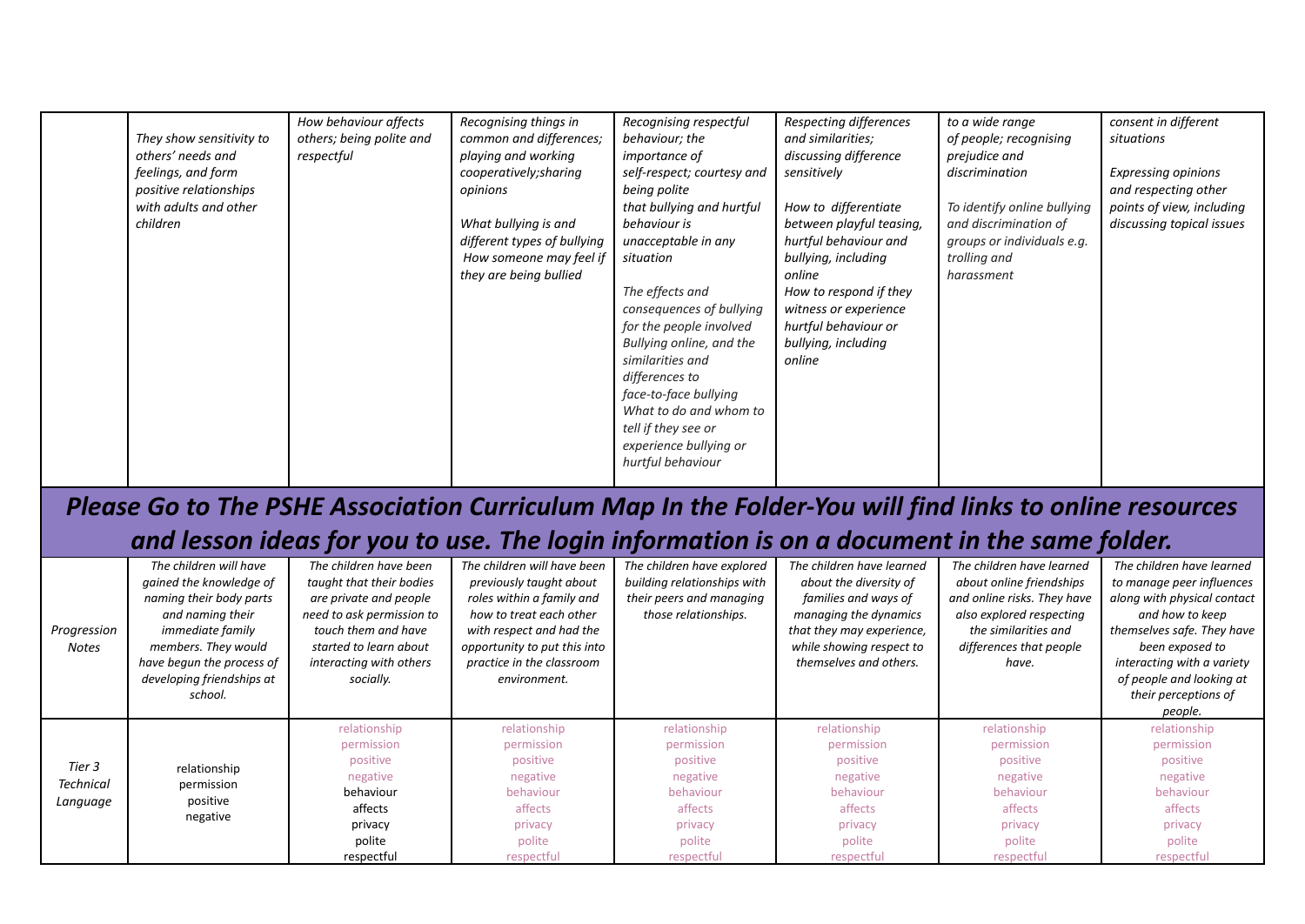|             |  | pressure      | pressure      | pressure        | pressure         | pressure        |
|-------------|--|---------------|---------------|-----------------|------------------|-----------------|
|             |  | hurtful       | hurtful       | hurtful         | hurtful          | hurtful         |
|             |  | common        | common        | common          | common           | common          |
|             |  | different     | different     | different       | different        | different       |
|             |  | cooperatively | cooperatively | cooperatively   | cooperatively    | cooperatively   |
|             |  | opinions      | opinions      | opinions        | opinions         | opinions        |
|             |  |               | features      | features        | features         | features        |
|             |  |               | courtesy      | courtesy        | courtesy         | courtesy        |
|             |  |               | boundaries    | boundaries      | boundaries       | boundaries      |
|             |  |               | responding    | responding      | responding       | responding      |
|             |  |               | impact        | impact          | impact           | impact          |
|             |  |               | self-respect  | self-respect    | self-respect     | self-respect    |
|             |  |               |               | managing        | managing         | managing        |
|             |  |               |               | confidentiality | confidentiality  | confidentiality |
|             |  |               |               | risks           | risks            | risks           |
|             |  |               |               | differences     | differences      | differences     |
|             |  |               |               | similarities    | similarities     | similarities    |
|             |  |               |               | sensitively     | sensitively      | sensitively     |
|             |  |               |               |                 | peer             | peer            |
|             |  |               |               |                 | influences       | influences      |
|             |  |               |               |                 | physical contact | attraction      |
|             |  |               |               |                 | prejudice        | romantic        |
|             |  |               |               |                 | discrimination   | civil           |
|             |  |               |               |                 |                  | marriage        |
|             |  |               |               |                 |                  | recognising     |
|             |  |               |               |                 |                  | managing        |
|             |  |               |               |                 |                  | consent         |
|             |  |               |               |                 |                  | influences      |
|             |  |               |               |                 |                  | perceptions     |
|             |  |               |               |                 |                  |                 |
| Featured    |  |               |               |                 |                  |                 |
| Person      |  |               |               |                 |                  |                 |
| Suggested   |  |               |               |                 |                  |                 |
| people of   |  |               |               |                 |                  |                 |
| inspiration |  |               |               |                 |                  |                 |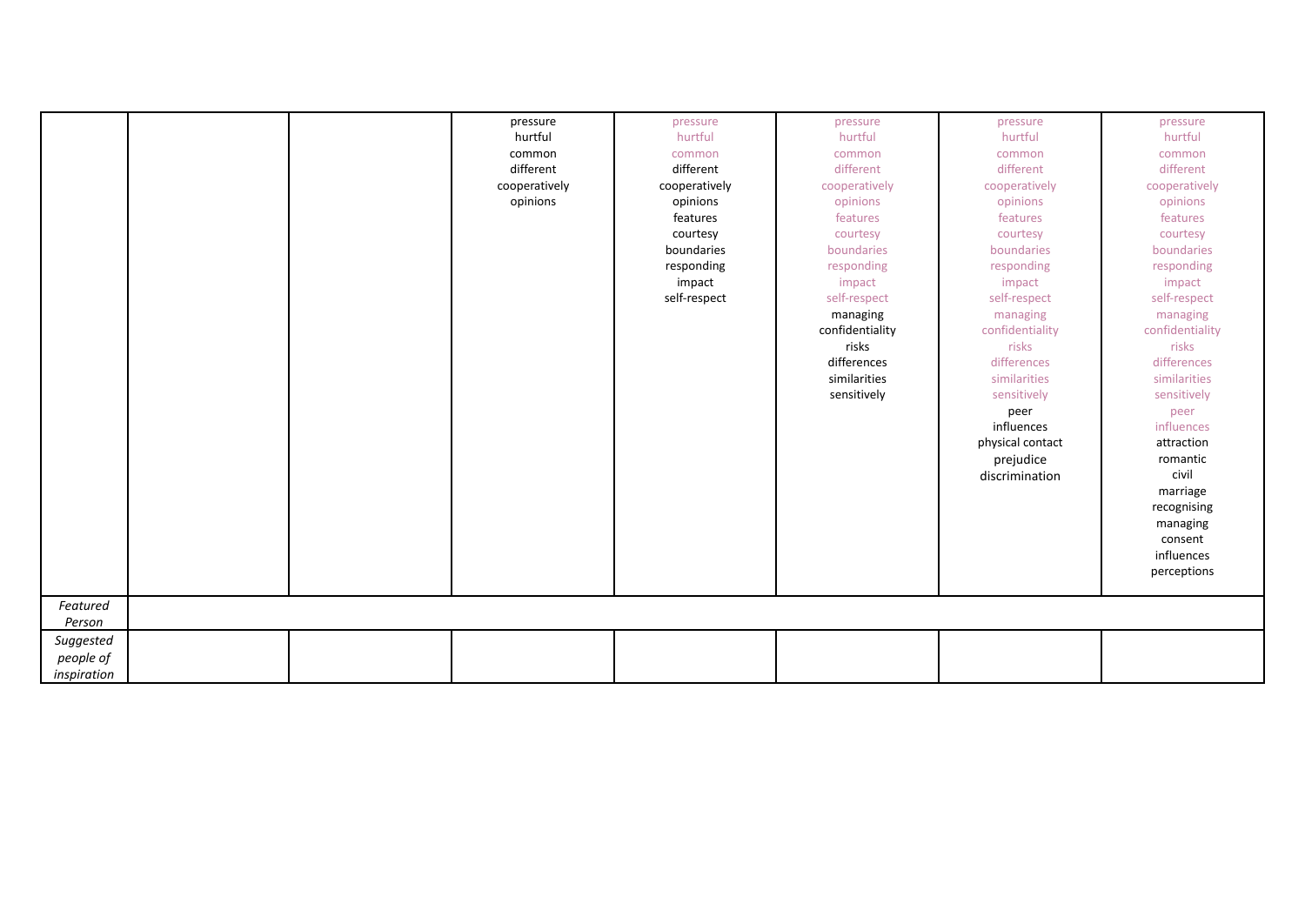|                                                                             | <b>Strand within Subject : Spring Term Living in The Wider World</b>                                                                |                                                                                                  |                                                                                                             |                                                                                                  |                                                                                                  |                                                                                                              |                                                                                                  |  |  |  |  |
|-----------------------------------------------------------------------------|-------------------------------------------------------------------------------------------------------------------------------------|--------------------------------------------------------------------------------------------------|-------------------------------------------------------------------------------------------------------------|--------------------------------------------------------------------------------------------------|--------------------------------------------------------------------------------------------------|--------------------------------------------------------------------------------------------------------------|--------------------------------------------------------------------------------------------------|--|--|--|--|
|                                                                             | <b>EYFS</b>                                                                                                                         | <b>Y1</b>                                                                                        | <b>Y2</b>                                                                                                   | Y3                                                                                               | Y4                                                                                               | <b>Y5</b>                                                                                                    | <b>Y6</b>                                                                                        |  |  |  |  |
| Context<br>(if relevant)                                                    | <b>Belonging to a</b><br>community/Media<br>literacy and<br>digital resilience/Money<br>and work                                    | <b>Belonging to a</b><br>community/Media<br>literacy and<br>digital resilience/Money<br>and work | Belonging to a<br>community/Media<br>literacy and<br>digital resilience/Money<br>and work                   | <b>Belonging to a</b><br>community/Media<br>literacy and<br>digital resilience/Money<br>and work | <b>Belonging to a</b><br>community/Media<br>literacy and<br>digital resilience/Money<br>and work | Belonging to a<br>community/Media<br>literacy and<br>digital resilience/Money<br>and work                    | <b>Belonging to a</b><br>community/Media<br>literacy and<br>digital resilience/Money<br>and work |  |  |  |  |
| Knowledge<br>Development<br>& Skill<br>Development                          | They show sensitivity to<br>others' needs and<br>feelings, and form<br>positive relationships<br>with adults and other<br>children. | What rules are; caring for<br>others' needs; looking<br>after the environment                    | Belonging to a group;<br>roles and responsibilities;<br>being the same and<br>different in the<br>community | The value of rules and<br>laws; rights, freedoms<br>and responsibilities                         | What makes community;<br>shared responsibilities                                                 | Protecting the<br>environment;<br>compassion<br>towards others                                               | Valuing diversity;<br>challenging discrimination<br>and stereotypes                              |  |  |  |  |
| This row<br>could be<br>broken<br>down into<br>separate<br>knowledge        | They understand that<br>they need to ask for<br>permission before<br>making use of any<br>devices where they<br>connect online.     | Using the internet and<br>digital devices;<br>communicating online                               | The internet in everyday<br>life; online content and<br>information                                         | How the internet is used;<br>assessing information<br>online                                     | How data is shared and<br>used                                                                   | How information online<br>is targeted; different<br>media<br>types, their role and<br>impact                 | Evaluating media sources;<br>sharing things online<br>Influences and attitudes                   |  |  |  |  |
| and skill<br>developmen<br>t rows if<br>helpful<br>(delete this<br>message) | The roles of the people<br>who they are in contact<br>with.                                                                         | Strengths and interests;<br>jobs in the community                                                | What money is; needs and<br>wants; looking after<br>money                                                   | Different jobs and<br>skills; job stereotypes;<br>setting personal goals                         | Making decisions about<br>money; using and<br>keeping money safe                                 | Identifying job interests<br>and aspirations; what<br>influences career<br>choices;<br>workplace stereotypes | to money; money and<br>financial risks                                                           |  |  |  |  |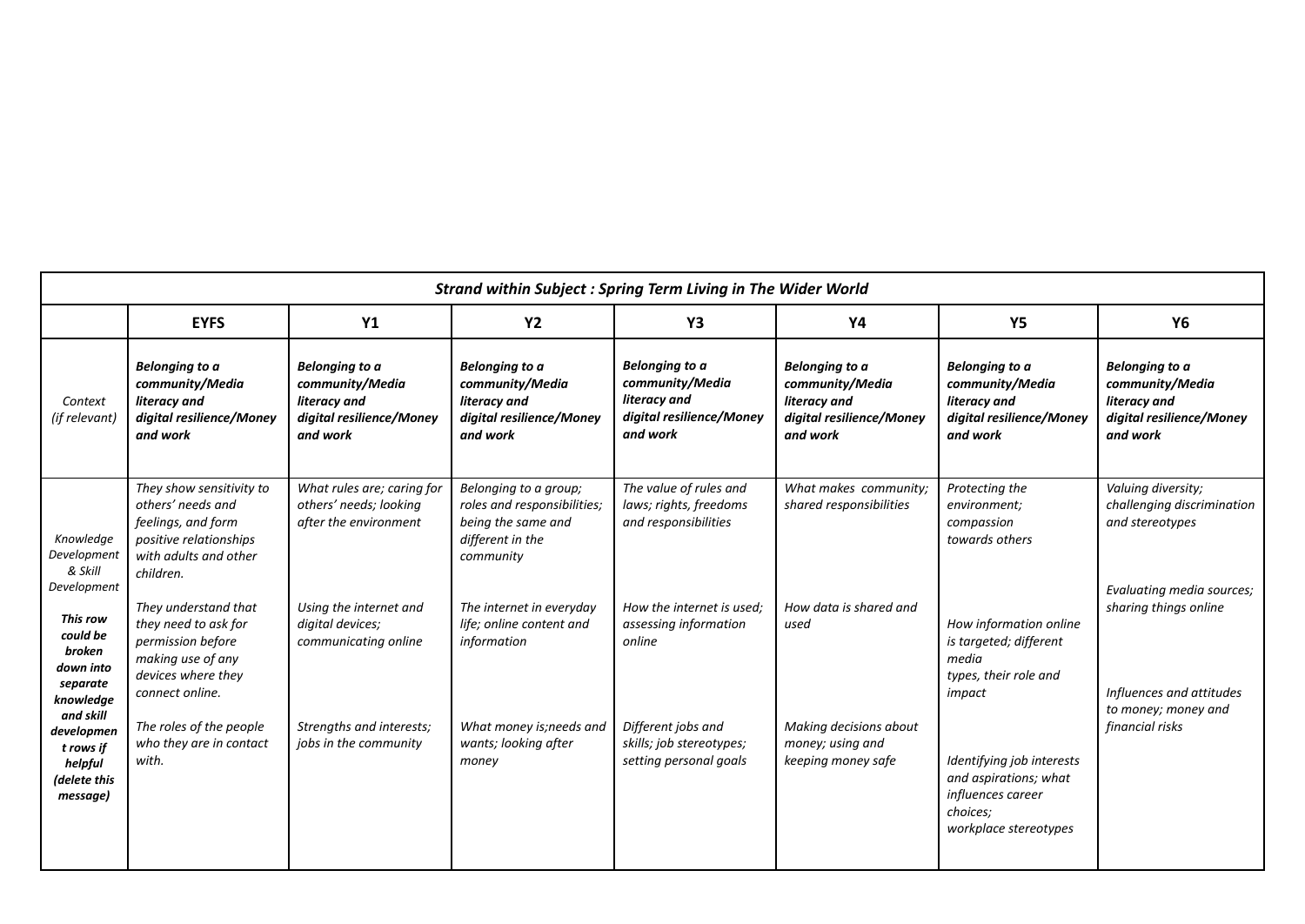### *Please Go to The PSHE Association Curriculum Map In the Folder-You will find links to online resources and lesson ideas for you to use. The login information is on a document in the same folder. Progression Notes The children have made use of devices and technology at home but are not aware of the dangers it may have. They have started to expand their circle of friends and exposure to adults other than those at home. They have started to understand that different people have different roles at home and school. The children are more aware of the different roles the adults around them play. They have become more exposed to working online and have been made aware of the need to ask for permission to go inline. The children have been exposed to why we have rules and why it is important to take care of living things. They have learned about the roles people play in the community through the use of devices to gain information. The children have explored roles and responsibilities within a community and how working online is now part of our everyday lives. They have explored what money is and why we need it. The children have explored the reason for rules and how not keeping them affects others. They have used the internet to access information to research different occupations and looked at stereotypes that exist around these. The children have a deeper understanding that being part of a community is a shared responsibility. They have been exposed to how their internet activity leaves a footprint and can be tracked. They have learned about the importance of managing their finances. The children have an awareness to protect the environment and showing compassion to living things. They have looked at how they are influenced by what they see in the media and how this affects their beliefs and the choices that they make. Tier 3 Technical Language* feelings permission roles devices connect online feelings permission roles devices connect online responsibility needs communication strengths community feelings permission roles devices connect online responsibility needs communication strengths community belonging role responsibility same different content information feelings permission roles devices connect online responsibility needs communication strengths community belonging role responsibility same different content information value law freedoms assessing stereotypes personal goal feelings permission roles devices connect online responsibility needs communication strengths community belonging role responsibility same different content information value law freedoms assessing stereotypes personal goal shared responsibilities data decisions budget value feelings permission roles devices connect online responsibility needs communication strengths community belonging role responsibility same different content information value law freedoms assessing stereotypes personal goal shared responsibilities data decisions budget value protecting compassion feelings permission roles devices connect online responsibility needs communication strengths community belonging role responsibility same different content information value law freedoms assessing stereotypes personal goal shared responsibilities data decisions budget value protecting compassion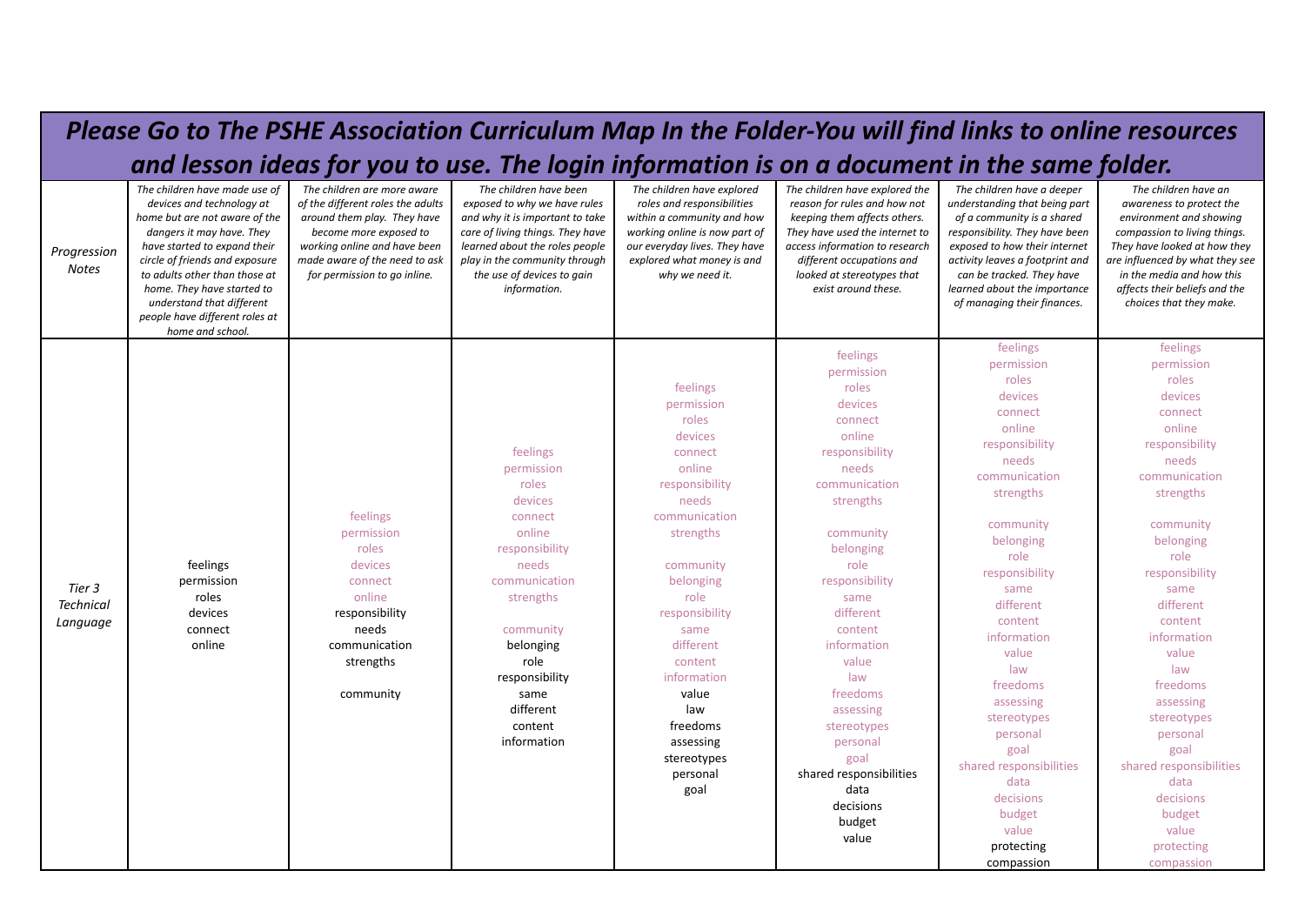|                                       |                                                |                                                                                       |                                   |                                       |                                                  | impact<br>aspirations<br>influences<br>career                                                               | impact<br>aspirations<br>influences<br>career<br>diversity<br>evaluating<br>sources<br>attitudes<br>financial<br>risk |
|---------------------------------------|------------------------------------------------|---------------------------------------------------------------------------------------|-----------------------------------|---------------------------------------|--------------------------------------------------|-------------------------------------------------------------------------------------------------------------|-----------------------------------------------------------------------------------------------------------------------|
| Featured<br>Person                    |                                                |                                                                                       |                                   |                                       |                                                  |                                                                                                             |                                                                                                                       |
| Suggested<br>people of<br>inspiration | Ryan Hickman:<br>Recycling in his<br>community | Lesein Mutunkei: From<br>Kenya plants a tree for<br>every football goal he<br>scores. | Greta Thunberg:<br>Climate Change | Malala Yousafzai:<br>female education | Emmaus<br>Hertfordshire-helping<br>the homeless. | Jan Gehl: urban design<br>for the environment.<br>Julia Bluhm:promoting<br>body positivity in<br>magazines. | Jacinda Ardern:PM NZ<br>and<br>Megan Rapinoe: US<br>Footballer                                                        |

|                                                    | <b>Strand within Subject: Summer Term Health and Well-Being</b>                               |                                                                                               |                                                                                        |                                                                                        |                                                                                        |                                                                                        |                                                                                        |  |  |  |  |
|----------------------------------------------------|-----------------------------------------------------------------------------------------------|-----------------------------------------------------------------------------------------------|----------------------------------------------------------------------------------------|----------------------------------------------------------------------------------------|----------------------------------------------------------------------------------------|----------------------------------------------------------------------------------------|----------------------------------------------------------------------------------------|--|--|--|--|
|                                                    | <b>EYFS</b>                                                                                   | Y1                                                                                            | <b>Y2</b>                                                                              | Y3                                                                                     | Y4                                                                                     | <b>Y5</b>                                                                              | Υ6                                                                                     |  |  |  |  |
| Context<br>(if relevant)                           | <b>Physical health and</b><br><b>Mental</b><br>wellbeing/Growing and<br>changing/Keeping safe | <b>Physical health and</b><br><b>Mental</b><br>wellbeing/Growing and<br>changing/Keeping safe | <b>Physical health and</b><br>Mental<br>wellbeing/Growing and<br>changing/Keeping safe | <b>Physical health and</b><br>Mental<br>wellbeing/Growing and<br>changing/Keeping safe | <b>Physical health and</b><br>Mental<br>wellbeing/Growing and<br>changing/Keeping safe | <b>Physical health and</b><br>Mental<br>wellbeing/Growing and<br>changing/Keeping safe | <b>Physical health and</b><br>Mental<br>wellbeing/Growing and<br>changing/Keeping safe |  |  |  |  |
| Knowledge<br>Development<br>& Skill<br>Development | Children know the<br><i>importance for good</i><br>health of physical                         | Keeping healthy;<br>food and exercise, hygiene<br>routines; sun safety                        | Why sleep is important;<br>medicines and keeping<br>healthy; keeping teeth             | Health choices and<br>habits; what affects                                             | Maintaining a balanced<br>lifestyle; oral hygiene and<br>dental care                   | Healthy sleep habits; sun<br>safety; medicines,                                        | What affects mental<br>health and ways to take<br>care of it; managing                 |  |  |  |  |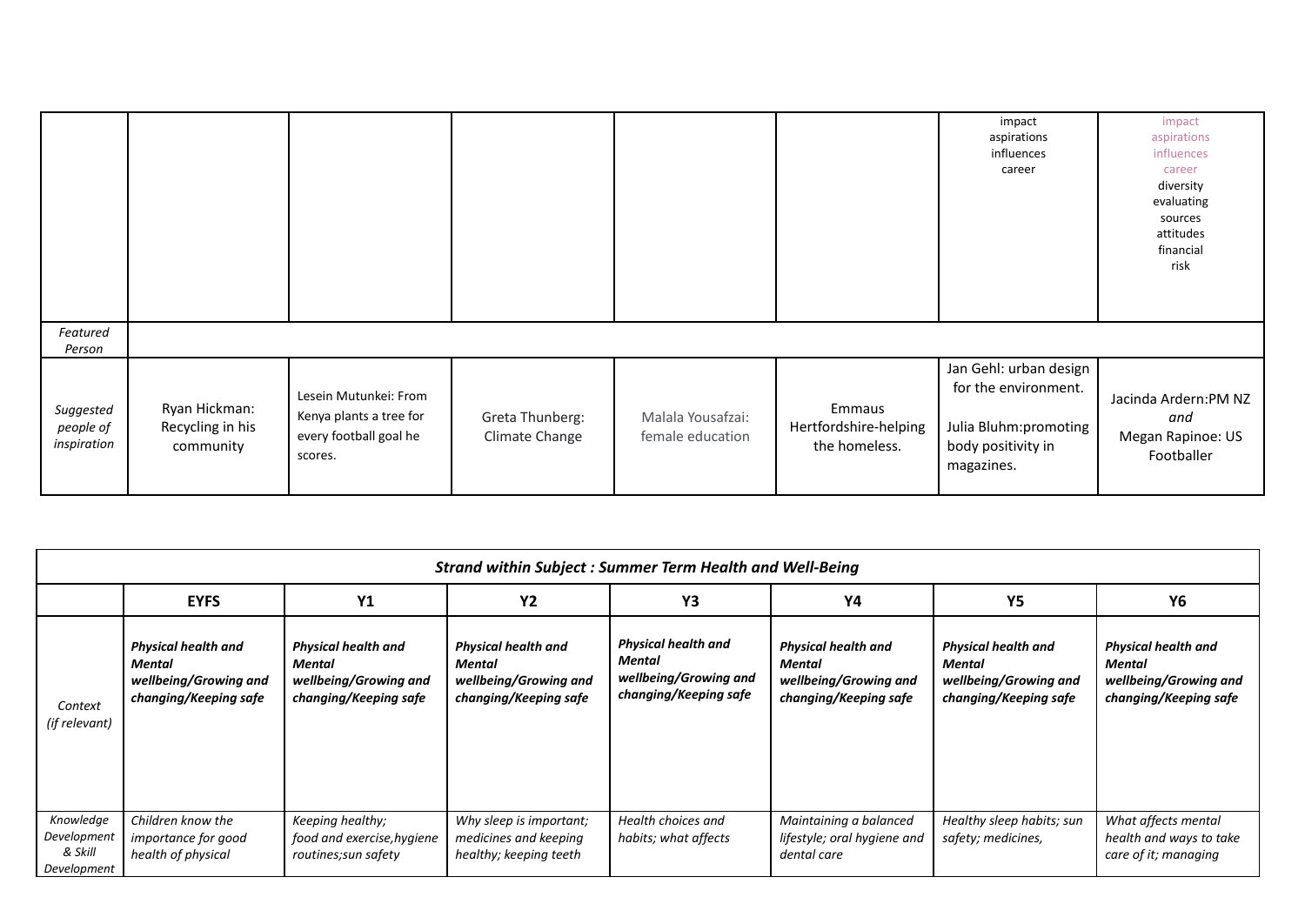|              | exercise, and a healthy   |                              | healthy; managing        | feelings; expressing      |                         | vaccinations,              | change, loss and          |
|--------------|---------------------------|------------------------------|--------------------------|---------------------------|-------------------------|----------------------------|---------------------------|
| This row     | diet, and talk about ways |                              | feelings and asking for  | feelings                  |                         | immunisations              | bereavement; managing     |
| could be     | to keep healthy and safe. |                              | help                     |                           |                         | and allergies              | time online               |
| broken       |                           |                              |                          |                           |                         |                            |                           |
| down into    | They know about           | Recognising what makes       | Growing older; naming    |                           | Physical and emotional  |                            | Human reproduction        |
| separate     | similarities and          | them unique and special;     | body parts; moving class | Personal strengths        | changes in puberty;     | Personal identity;         | and birth; increasing     |
| knowledge    | differences between       | feelings; managing when      | or year                  | and achievements;         | external genitalia;     | recognising individuality  | independence; managing    |
| and skill    | themselves and others,    | things go wrong              |                          | managing and reframing    | personal hygiene        | and different qualities;   | transition                |
| developmen   | and among families,       |                              |                          | setbacks                  | routines; support with  | mental                     |                           |
| t rows if    | communities and           |                              |                          |                           | puberty                 | wellbeing                  |                           |
| helpful      | traditions.               |                              |                          |                           |                         |                            |                           |
| (delete this |                           |                              |                          |                           |                         |                            |                           |
| message)     | Children recognise that a | How rules and age            | Safety in different      |                           | Medicines and household |                            | Keeping personal          |
|              | range of technology is    | restrictions help us;        | environments; risk and   | Risks and hazards; safety | products; drugs common  | Keeping safe in different  | information safe;         |
|              | used in places such as    |                              |                          | in the local environment  |                         |                            |                           |
|              |                           | keeping safe online          | safety at home;          |                           | to everyday life        | situations, including      | regulations and choices;  |
|              | homes and schools. They   |                              | emergencies              | and unfamiliar places     |                         | responding in              | drug use and the law;     |
|              | select and use technology |                              |                          |                           |                         | emergencies, first aid and | drug use and the media    |
|              | for particular purposes.  | How to manage and            |                          |                           |                         | FGM                        |                           |
|              |                           | whom to tell when            |                          |                           |                         |                            |                           |
|              |                           | finding things difficult, or |                          |                           |                         |                            | How negative              |
|              |                           | when things go               |                          |                           |                         |                            | experiences such as being |
|              |                           | wrong                        |                          |                           |                         |                            | bullied or feeling lonely |
|              |                           |                              |                          |                           |                         |                            | can affect mental         |
|              |                           |                              |                          |                           |                         |                            | wellbeing                 |
|              |                           |                              |                          |                           |                         |                            |                           |
|              |                           |                              |                          |                           |                         |                            |                           |

# *Please Go to The PSHE Association Curriculum Map In the Folder-You will find links to online resources and lesson ideas for you to use. The login information is on a document in the same folder.*

| Progression<br><b>Notes</b>            | The children have some<br>exposure to the times of the<br>day that they eat and what<br>those meals are called. They<br>can identify basic differences<br>between them and others e.g.<br>hair colour etc. | The children can talk about<br>healthy and unhealthy food<br>and it's importance.<br>They can express the<br>similarities and differences<br>between themselves and<br>others and the different types<br>of families you get. They know<br>that devices serve a purpose. | The children can talk about<br>being healthy. They can talk<br>about how they are unique<br>and different from the people<br>around them and how to<br>manage their feelings. The<br>children would have explored<br>why movies etc have an age<br>restriction and what that<br>means. | The children will be taught<br>about managing their health<br>and exploring the importance<br>of asking for help. They have<br>been taught the proper names<br>of body parts and discussing<br>growing older and some of the<br>changes they may experience. | The children will have had<br>discussions regarding how to<br>express themselves and make<br>themselves feel understood.<br>They will have been provided<br>skills to manage setbacks and<br>how to learn from them. | The children would have<br>learned about how they can<br>take responsibility for tier<br>personal hygiene as their<br>bodies change during puberty.<br>They will have learned the<br>terminology about external<br>genitalia. | The children will have been<br>made aware of the<br>importance of mental<br>wellbeing and how and when<br>to seek support. |
|----------------------------------------|------------------------------------------------------------------------------------------------------------------------------------------------------------------------------------------------------------|--------------------------------------------------------------------------------------------------------------------------------------------------------------------------------------------------------------------------------------------------------------------------|----------------------------------------------------------------------------------------------------------------------------------------------------------------------------------------------------------------------------------------------------------------------------------------|--------------------------------------------------------------------------------------------------------------------------------------------------------------------------------------------------------------------------------------------------------------|----------------------------------------------------------------------------------------------------------------------------------------------------------------------------------------------------------------------|-------------------------------------------------------------------------------------------------------------------------------------------------------------------------------------------------------------------------------|----------------------------------------------------------------------------------------------------------------------------|
|                                        |                                                                                                                                                                                                            |                                                                                                                                                                                                                                                                          |                                                                                                                                                                                                                                                                                        |                                                                                                                                                                                                                                                              |                                                                                                                                                                                                                      |                                                                                                                                                                                                                               |                                                                                                                            |
| Tier 3<br><b>Technical</b><br>Language | healthy<br>safe<br>physical<br>mental                                                                                                                                                                      | healthy<br>safe<br>physical<br>mental                                                                                                                                                                                                                                    | healthy<br>safe<br>physical<br>mental                                                                                                                                                                                                                                                  | healthy<br>safe<br>physical<br>mental                                                                                                                                                                                                                        | healthy<br>safe<br>physical<br>mental                                                                                                                                                                                | healthy<br>safe<br>physical<br>mental                                                                                                                                                                                         | healthy<br>safe<br>physical<br>mental                                                                                      |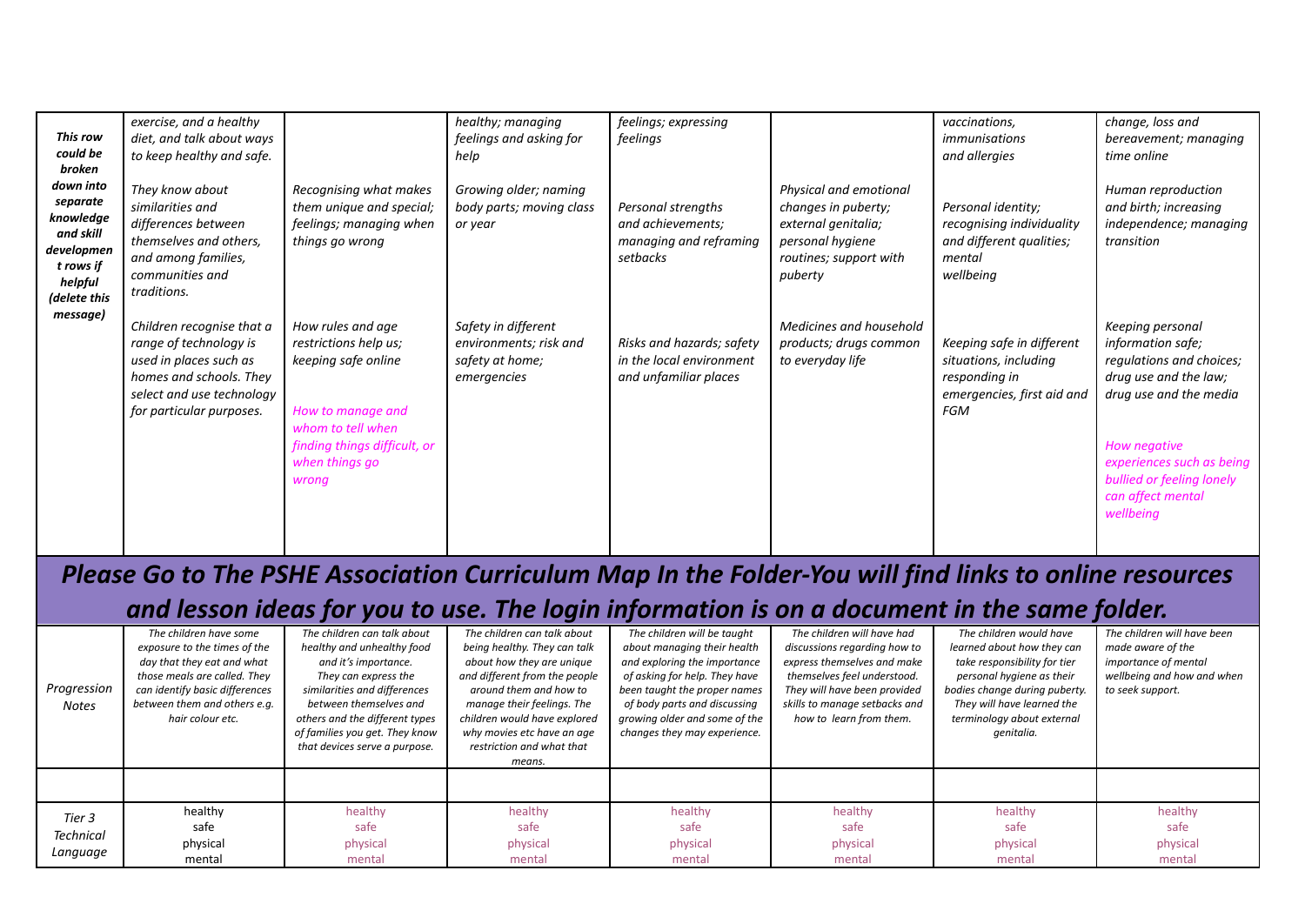| diet         | diet            | diet               | diet               | diet               | diet                      | diet                      |
|--------------|-----------------|--------------------|--------------------|--------------------|---------------------------|---------------------------|
| similarities | similarities    | similarities       | similarities       | similarities       | similarities              | similarities              |
| differences  | differences     | differences        | differences        | differences        | differences               | differences               |
| community    | community       | community          | community          | community          | community                 | community                 |
| traditions   | traditions      | traditions         | traditions         | traditions         | traditions                | traditions                |
| technology   | technology      | technology         | technology         | technology         | technology                | technology                |
|              | exercise        | exercise           | exercise           | exercise           | exercise                  | exercise                  |
|              | routine         | routine            | routine            | routine            | routine                   | routine                   |
|              | hygiene         | hygiene            | hygiene            | hygiene            | hygiene                   | hygiene                   |
|              | unique          | unique             | unique             | unique             | unique                    | unique                    |
|              | age restriction | age restriction    | age restriction    | age restriction    | age restriction           | age restriction           |
|              | online          | online             | online             | online             | online                    | online                    |
|              |                 | oral               | oral               | oral               | oral                      | oral                      |
|              |                 | external genitalia | external genitalia | external genitalia | external genitalia        | external genitalia        |
|              |                 | vulva              | vulva              | vulva              | vulva                     | vulva                     |
|              |                 | vagina             | vagina             | vagina             | vagina                    | vagina                    |
|              |                 |                    |                    |                    |                           |                           |
|              |                 | penis              | penis              | penis              | penis                     | penis                     |
|              |                 | testicles          | testicles          | testicles          | testicles                 | testicles                 |
|              |                 | risk               | risk               | risk               | risk                      | risk                      |
|              |                 |                    | habits             | habits             | habits                    | habits                    |
|              |                 |                    | expressing         | expressing         | expressing                | expressing                |
|              |                 |                    | personal           | personal           | personal                  | personal                  |
|              |                 |                    | strengths          | strengths          | strengths                 | strengths                 |
|              |                 |                    | achievements       | achievements       | achievements              | achievements              |
|              |                 |                    | hazards            | hazards            | hazards                   | hazards                   |
|              |                 |                    |                    | balanced           | balanced                  | balanced                  |
|              |                 |                    |                    | physical           | physical                  | physical                  |
|              |                 |                    |                    | emotional          | emotional                 | emotional                 |
|              |                 |                    |                    | puberty            | puberty                   | puberty                   |
|              |                 |                    |                    | reproductive       | reproductive              | reproductive              |
|              |                 |                    |                    | erection           | erection                  | erection                  |
|              |                 |                    |                    | wet dreams         | wet dreams                | wet dreams                |
|              |                 |                    |                    | menstrual cycle    | menstrual cycle           | menstrual cycle           |
|              |                 |                    |                    |                    | vaccinations              | vaccinations              |
|              |                 |                    |                    |                    | immunisations             | immunisations             |
|              |                 |                    |                    |                    | allergies                 | allergies                 |
|              |                 |                    |                    |                    | identity                  | identity                  |
|              |                 |                    |                    |                    | individual                | individual                |
|              |                 |                    |                    |                    | qualities                 | qualities                 |
|              |                 |                    |                    |                    |                           |                           |
|              |                 |                    |                    |                    | mental                    | mental                    |
|              |                 |                    |                    |                    | wellbeing                 | wellbeing                 |
|              |                 |                    |                    |                    | <b>FGM-Female Genital</b> | <b>FGM-Female Genital</b> |
|              |                 |                    |                    |                    | Mutilation                | Mutilation                |
|              |                 |                    |                    |                    |                           | loss                      |
|              |                 |                    |                    |                    |                           | bereavement               |
|              |                 |                    |                    |                    |                           | reproduction              |